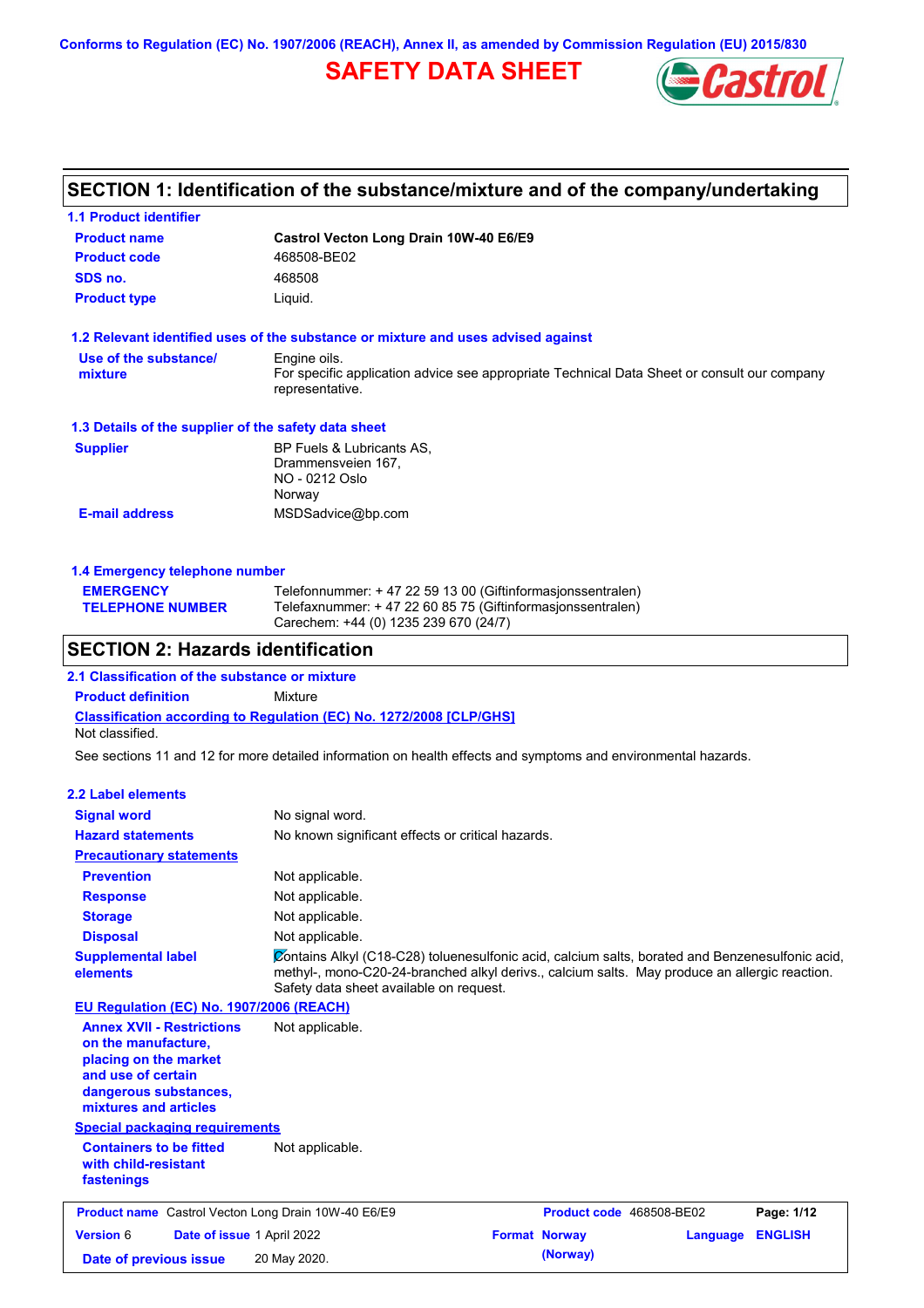# **SECTION 2: Hazards identification**

| <b>Tactile warning of danger</b>                                                                                         | Not applicable.                                                                                                                                                                                                          |
|--------------------------------------------------------------------------------------------------------------------------|--------------------------------------------------------------------------------------------------------------------------------------------------------------------------------------------------------------------------|
| 2.3 Other hazards                                                                                                        |                                                                                                                                                                                                                          |
| <b>Results of PBT and vPvB</b><br>assessment                                                                             | Product does not meet the criteria for PBT or vPvB according to Regulation (EC) No. 1907/2006,<br>Annex XIII.                                                                                                            |
| <b>Product meets the criteria</b><br>for PBT or vPvB according<br>to Regulation (EC) No.<br><b>1907/2006, Annex XIII</b> | This mixture does not contain any substances that are assessed to be a PBT or a vPvB.                                                                                                                                    |
| Other hazards which do<br>not result in classification                                                                   | Defatting to the skin.<br>USED ENGINE OILS<br>Used engine oil may contain hazardous components which have the potential to cause skin<br>cancer.<br>See Toxicological Information, section 11 of this Safety Data Sheet. |

# **SECTION 3: Composition/information on ingredients**

**3.2 Mixtures**

Mixture **Product definition**

Highly refined base oil (IP 346 DMSO extract < 3%). Proprietary performance additives.

| <b>Product/ingredient</b><br>name                                                               | <b>Identifiers</b>                                                                             | $\%$    | <b>Regulation (EC) No.</b><br>1272/2008 [CLP] | <b>Type</b> |
|-------------------------------------------------------------------------------------------------|------------------------------------------------------------------------------------------------|---------|-----------------------------------------------|-------------|
| Distillates (petroleum), hydrotreated<br>heavy paraffinic                                       | REACH #: 01-2119484627-25 ≥25 - ≤50<br>EC: 265-157-1<br>CAS: 64742-54-7<br>Index: 649-467-00-8 |         | Not classified.                               | [6]         |
| Lubricating oils (petroleum), C20-50,<br>hydrotreated neutral oil-based                         | REACH #: 01-2119474889-13 ≥25 - ≤50<br>EC: 276-738-4<br>CAS: 72623-87-1<br>Index: 649-483-00-5 |         | Not classified.                               | [6]         |
| Distillates (petroleum), solvent-<br>dewaxed heavy paraffinic                                   | REACH #: 01-2119471299-27<br>EC: 265-169-7<br>CAS: 64742-65-0<br>Index: 649-474-00-6           | ≤5      | Not classified.                               | [6]         |
| Distillates (petroleum), hydrotreated<br>light paraffinic                                       | REACH #: 01-2119487077-29 ≤3<br>EC: 265-158-7<br>CAS: 64742-55-8<br>Index: 649-468-00-3        |         | Not classified.                               | [6]         |
| reaction mass of isomers of:<br>C7-9-alkyl 3-(3,5-di-tert-butyl-<br>4-hydroxyphenyl) propionate | REACH #: 01-0000015551-76<br>EC: 406-040-9<br>CAS: 125643-61-0<br>Index: 607-530-00-7          | ึ ≤3    | Aquatic Chronic 4, H413                       | $[1]$       |
| Alkyl (C18-C28) toluenesulfonic acid,<br>calcium salts, borated                                 | $EC:$ -<br>$CAS. -$                                                                            | ≤ $0.3$ | Skin Sens. 1B, H317<br>Repr. 2, H361d         | $[1]$       |
| Benzenesulfonic acid, methyl-, mono-<br>C20-24-branched alkyl derivs.,                          | CAS: 722503-68-6                                                                               | ≤ $0.3$ | Skin Sens. 1B, H317                           | $[1]$       |

calcium salts

### **See Section 16 for the full text of the H statements declared above.**

## **Type**

[1] Substance classified with a health or environmental hazard

[2] Substance with a workplace exposure limit

[3] Substance meets the criteria for PBT according to Regulation (EC) No. 1907/2006, Annex XIII

[4] Substance meets the criteria for vPvB according to Regulation (EC) No. 1907/2006, Annex XIII

[5] Substance of equivalent concern

[6] Additional disclosure due to company policy

Occupational exposure limits, if available, are listed in Section 8.

| <b>Product name</b> Castrol Vecton Long Drain 10W-40 E6/E9 |  | <b>Product code</b> 468508-BE02   |  | Page: 2/12           |                         |  |
|------------------------------------------------------------|--|-----------------------------------|--|----------------------|-------------------------|--|
| <b>Version 6</b>                                           |  | <b>Date of issue 1 April 2022</b> |  | <b>Format Norway</b> | <b>Language ENGLISH</b> |  |
| Date of previous issue                                     |  | 20 May 2020.                      |  | (Norway)             |                         |  |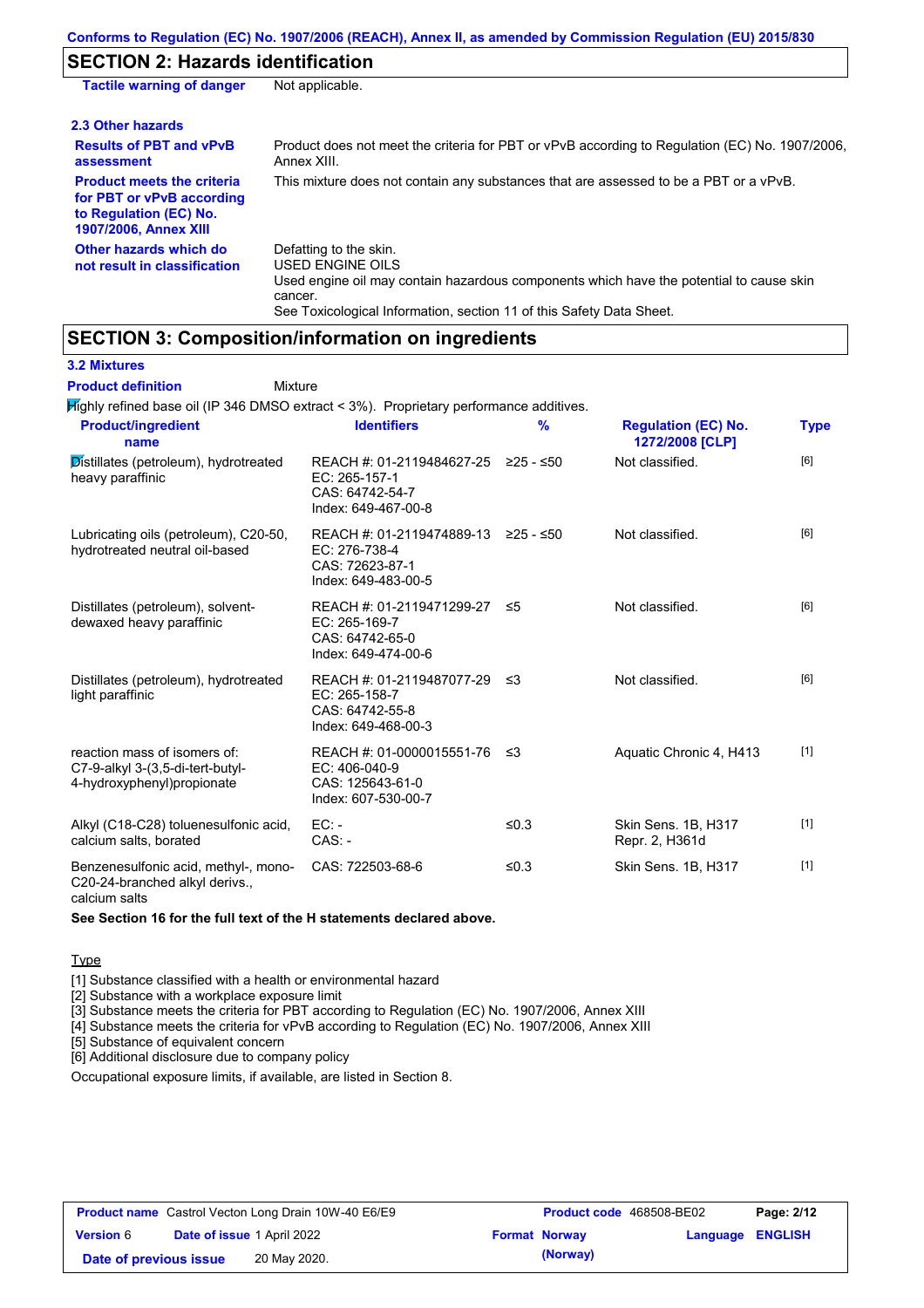# **SECTION 4: First aid measures**

| <b>4.1 Description of first aid measures</b> |                                                                                                                                                                                                                                                               |
|----------------------------------------------|---------------------------------------------------------------------------------------------------------------------------------------------------------------------------------------------------------------------------------------------------------------|
| Eye contact                                  | In case of contact, immediately flush eyes with plenty of water for at least 15 minutes. Eyelids<br>should be held away from the eyeball to ensure thorough rinsing. Check for and remove any<br>contact lenses. Get medical attention.                       |
| <b>Skin contact</b>                          | Wash skin thoroughly with soap and water or use recognised skin cleanser. Remove<br>contaminated clothing and shoes. Wash clothing before reuse. Clean shoes thoroughly before<br>reuse. Get medical attention if irritation develops.                        |
| <b>Inhalation</b>                            | $\mathbf{F}$ inhaled, remove to fresh air. In case of inhalation of decomposition products in a fire,<br>symptoms may be delayed. The exposed person may need to be kept under medical<br>surveillance for 48 hours. Get medical attention if symptoms occur. |
| <b>Ingestion</b>                             | Do not induce vomiting unless directed to do so by medical personnel. Get medical attention if<br>symptoms occur.                                                                                                                                             |
| <b>Protection of first-aiders</b>            | No action shall be taken involving any personal risk or without suitable training. It may be<br>dangerous to the person providing aid to give mouth-to-mouth resuscitation.                                                                                   |

### **4.2 Most important symptoms and effects, both acute and delayed**

|                                       | See Section 11 for more detailed information on health effects and symptoms.                                               |
|---------------------------------------|----------------------------------------------------------------------------------------------------------------------------|
| <b>Potential acute health effects</b> |                                                                                                                            |
| <b>Inhalation</b>                     | <b>Exposure to decomposition products may cause a health hazard.</b> Serious effects may be<br>delayed following exposure. |
| <b>Ingestion</b>                      | No known significant effects or critical hazards.                                                                          |
| <b>Skin contact</b>                   | Defatting to the skin. May cause skin dryness and irritation.                                                              |
| Eye contact                           | No known significant effects or critical hazards.                                                                          |
|                                       | Delayed and immediate effects as well as chronic effects from short and long-term exposure                                 |
| <b>Inhalation</b>                     | Overexposure to the inhalation of airborne droplets or aerosols may cause irritation of the<br>respiratory tract.          |
| <b>Ingestion</b>                      | Ingestion of large quantities may cause nausea and diarrhoea.                                                              |
| <b>Skin contact</b>                   | Prolonged or repeated contact can defat the skin and lead to irritation and/or dermatitis.                                 |
| Eye contact                           | Potential risk of transient stinging or redness if accidental eye contact occurs.                                          |

## **4.3 Indication of any immediate medical attention and special treatment needed**

| Notes to physician | Treatment should in general be symptomatic and directed to relieving any effects.   |
|--------------------|-------------------------------------------------------------------------------------|
|                    | In case of inhalation of decomposition products in a fire, symptoms may be delayed. |
|                    | The exposed person may need to be kept under medical surveillance for 48 hours.     |

# **SECTION 5: Firefighting measures**

| 5.1 Extinguishing media                                   |                                                                                                                                                                                                                                                                                                                                                                   |
|-----------------------------------------------------------|-------------------------------------------------------------------------------------------------------------------------------------------------------------------------------------------------------------------------------------------------------------------------------------------------------------------------------------------------------------------|
| <b>Suitable extinguishing</b><br>media                    | In case of fire, use foam, dry chemical or carbon dioxide extinguisher or spray.                                                                                                                                                                                                                                                                                  |
| <b>Unsuitable extinguishing</b><br>media                  | Do not use water jet. The use of a water jet may cause the fire to spread by splashing the<br>burning product.                                                                                                                                                                                                                                                    |
| 5.2 Special hazards arising from the substance or mixture |                                                                                                                                                                                                                                                                                                                                                                   |
| <b>Hazards from the</b><br>substance or mixture           | In a fire or if heated, a pressure increase will occur and the container may burst.                                                                                                                                                                                                                                                                               |
| <b>Hazardous combustion</b><br>products                   | Combustion products may include the following:<br>carbon oxides (CO, CO <sub>2</sub> ) (carbon monoxide, carbon dioxide)<br>nitrogen oxides (NO, NO <sub>2</sub> etc.)                                                                                                                                                                                            |
| <b>5.3 Advice for firefighters</b>                        |                                                                                                                                                                                                                                                                                                                                                                   |
| <b>Special precautions for</b><br>fire-fighters           | No action shall be taken involving any personal risk or without suitable training. Promptly<br>isolate the scene by removing all persons from the vicinity of the incident if there is a fire.                                                                                                                                                                    |
| <b>Special protective</b><br>equipment for fire-fighters  | Fire-fighters should wear appropriate protective equipment and self-contained breathing<br>apparatus (SCBA) with a full face-piece operated in positive pressure mode. Clothing for fire-<br>fighters (including helmets, protective boots and gloves) conforming to European standard EN<br>469 will provide a basic level of protection for chemical incidents. |

| <b>Product name</b> Castrol Vecton Long Drain 10W-40 E6/E9 |  | <b>Product code</b> 468508-BE02   |  | Page: 3/12           |                         |  |
|------------------------------------------------------------|--|-----------------------------------|--|----------------------|-------------------------|--|
| <b>Version 6</b>                                           |  | <b>Date of issue 1 April 2022</b> |  | <b>Format Norway</b> | <b>Language ENGLISH</b> |  |
| Date of previous issue                                     |  | 20 May 2020.                      |  | (Norway)             |                         |  |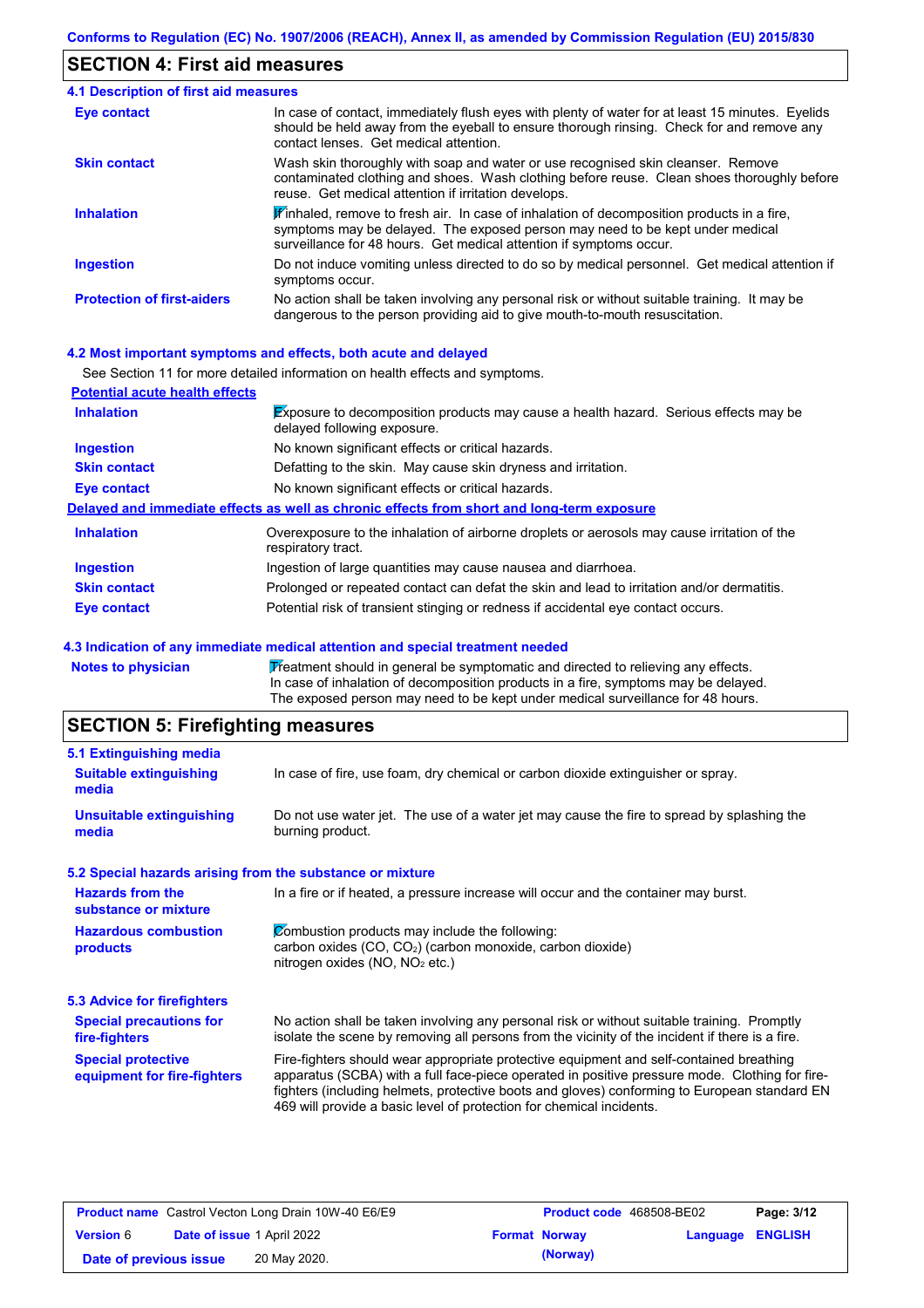# **SECTION 6: Accidental release measures**

|                                                          | 6.1 Personal precautions, protective equipment and emergency procedures                                                                                                                                                                                                                                                                                                                        |
|----------------------------------------------------------|------------------------------------------------------------------------------------------------------------------------------------------------------------------------------------------------------------------------------------------------------------------------------------------------------------------------------------------------------------------------------------------------|
| For non-emergency<br>personnel                           | No action shall be taken involving any personal risk or without suitable training. Evacuate<br>surrounding areas. Keep unnecessary and unprotected personnel from entering. Do not touch<br>or walk through spilt material. Floors may be slippery; use care to avoid falling. Put on<br>appropriate personal protective equipment.                                                            |
| For emergency responders                                 | Entry into a confined space or poorly ventilated area contaminated with vapour, mist or fume is<br>extremely hazardous without the correct respiratory protective equipment and a safe system of<br>work. Wear self-contained breathing apparatus. Wear a suitable chemical protective suit.<br>Chemical resistant boots. See also the information in "For non-emergency personnel".           |
| <b>6.2 Environmental</b><br>precautions                  | Avoid dispersal of spilt material and runoff and contact with soil, waterways, drains and sewers.<br>Inform the relevant authorities if the product has caused environmental pollution (sewers,<br>waterways, soil or air).                                                                                                                                                                    |
| 6.3 Methods and material for containment and cleaning up |                                                                                                                                                                                                                                                                                                                                                                                                |
| <b>Small spill</b>                                       | Stop leak if without risk. Move containers from spill area. Absorb with an inert material and<br>place in an appropriate waste disposal container. Dispose of via a licensed waste disposal<br>contractor.                                                                                                                                                                                     |
| <b>Large spill</b>                                       | Stop leak if without risk. Move containers from spill area. Prevent entry into sewers, water<br>courses, basements or confined areas. Contain and collect spillage with non-combustible,<br>absorbent material e.g. sand, earth, vermiculite or diatomaceous earth and place in container<br>for disposal according to local regulations. Dispose of via a licensed waste disposal contractor. |
| 6.4 Reference to other<br><b>sections</b>                | See Section 1 for emergency contact information.<br>See Section 5 for firefighting measures.                                                                                                                                                                                                                                                                                                   |
|                                                          | See Section 8 for information on appropriate personal protective equipment.<br>See Section 12 for environmental precautions.                                                                                                                                                                                                                                                                   |
|                                                          | See Section 13 for additional waste treatment information.                                                                                                                                                                                                                                                                                                                                     |
| <b>SECTION 7: Handling and storage</b>                   |                                                                                                                                                                                                                                                                                                                                                                                                |
| 7.1 Precautions for safe handling                        |                                                                                                                                                                                                                                                                                                                                                                                                |
| <b>Protective measures</b>                               | Put on appropriate personal protective equipment.                                                                                                                                                                                                                                                                                                                                              |

| <b>Protective measures</b>  | Put on appropriate personal protective equipment.                                          |
|-----------------------------|--------------------------------------------------------------------------------------------|
| <b>Advice on general</b>    | Eating, drinking and smoking should be prohibited in areas where this material is handled, |
| <b>occupational hygiene</b> | stored and processed. Wash thoroughly after handling. Remove contaminated clothing a       |

| occupational hygiene                                                                 | stored and processed. Wash thoroughly after handling. Remove contaminated clothing and<br>protective equipment before entering eating areas. See also Section 8 for additional<br>information on hygiene measures.                                                                                                                                                                                                                                                                       |
|--------------------------------------------------------------------------------------|------------------------------------------------------------------------------------------------------------------------------------------------------------------------------------------------------------------------------------------------------------------------------------------------------------------------------------------------------------------------------------------------------------------------------------------------------------------------------------------|
| <b>7.2 Conditions for safe</b><br>storage, including any<br><b>incompatibilities</b> | Store in accordance with local requlations. Store in a dry, cool and well-ventilated area, away<br>from incompatible materials (see Section 10). Keep away from heat and direct sunlight. Keep<br>container tightly closed and sealed until ready for use. Containers that have been opened must<br>be carefully resealed and kept upright to prevent leakage. Store and use only in equipment/<br>containers designed for use with this product. Do not store in unlabelled containers. |
| <b>Not suitable</b>                                                                  | Prolonged exposure to elevated temperature                                                                                                                                                                                                                                                                                                                                                                                                                                               |

## **7.3 Specific end use(s)**

**Recommendations**

See section 1.2 and Exposure scenarios in annex, if applicable.

# **SECTION 8: Exposure controls/personal protection**

|  | <b>8.1 Control parameters</b> |                                     |  |
|--|-------------------------------|-------------------------------------|--|
|  |                               | <b>Occupational exposure limits</b> |  |

| <b>Product/ingredient name</b>                                          | <b>Exposure limit values</b>                                                            |
|-------------------------------------------------------------------------|-----------------------------------------------------------------------------------------|
| Distillates (petroleum), hydrotreated heavy paraffinic                  | FOR-2011-12-06-1358 (Norway).                                                           |
|                                                                         | TWA: 1 mg/m <sup>3</sup> 8 hours. Issued/Revised: 2/1996 Form: mineral oil<br>particles |
|                                                                         | TWA: 50 mg/m <sup>3</sup> 8 hours. Issued/Revised: 2/1996 Form: Vapour                  |
| Lubricating oils (petroleum), C20-50, hydrotreated<br>neutral oil-based | FOR-2011-12-06-1358 (Norway).                                                           |
|                                                                         | TWA: 1 mg/m <sup>3</sup> 8 hours. Issued/Revised: 2/1996 Form: mineral oil              |
|                                                                         | particles<br>TWA: 50 mg/m <sup>3</sup> 8 hours. Issued/Revised: 2/1996 Form: Vapour     |
| Distillates (petroleum), solvent-dewaxed heavy<br>paraffinic            | FOR-2011-12-06-1358 (Norway).                                                           |
|                                                                         | TWA: 1 mg/m <sup>3</sup> 8 hours. Issued/Revised: 2/1996 Form: mineral oil              |
| <b>Product name</b> Castrol Vecton Long Drain 10W-40 E6/E9              | Product code 468508-BE02<br>Page: 4/12                                                  |
| <b>Version 6</b><br><b>Date of issue 1 April 2022</b>                   | <b>ENGLISH</b><br><b>Format Norway</b><br>Language                                      |
| 20 May 2020.<br>Date of previous issue                                  | (Norway)                                                                                |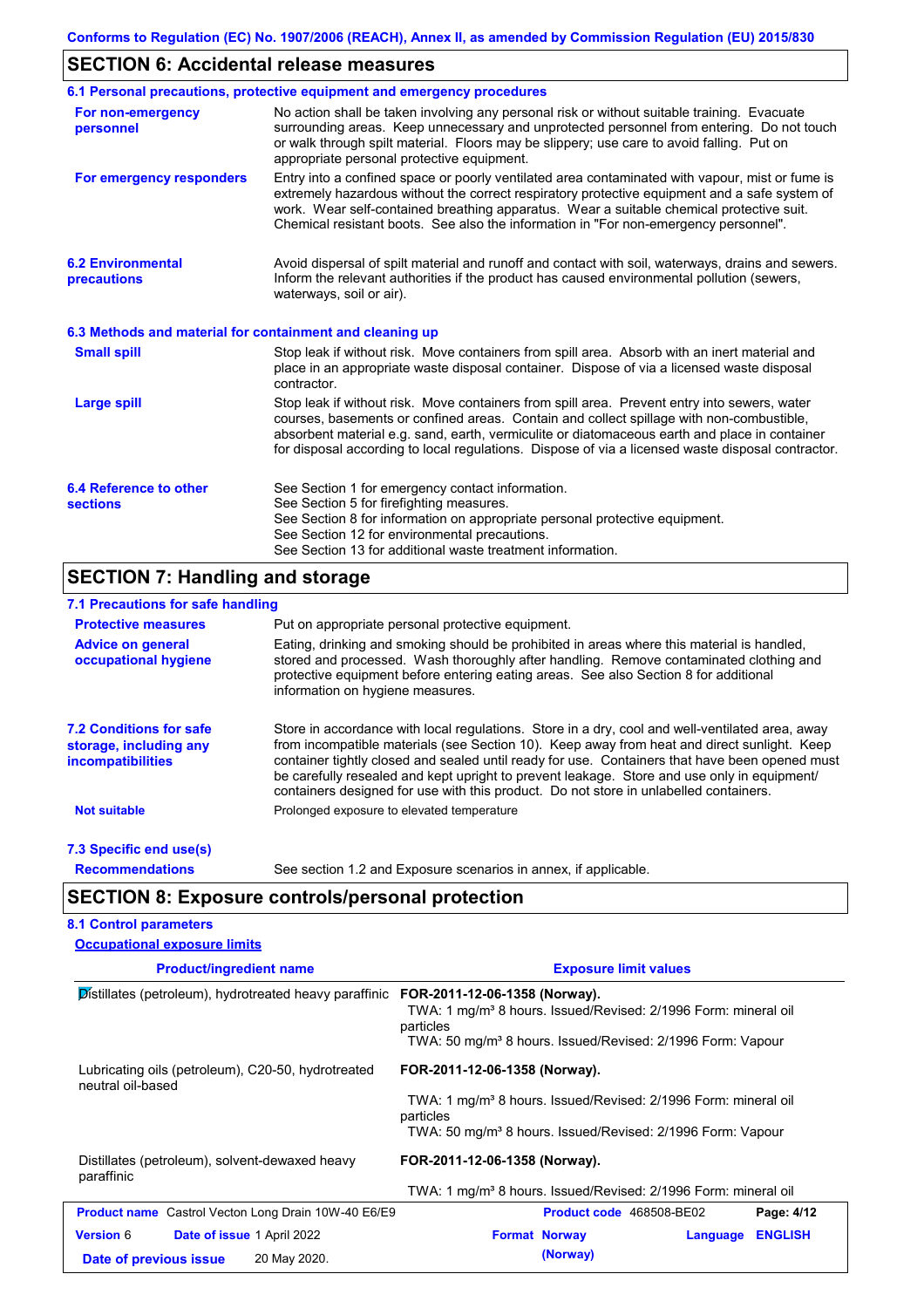# **SECTION 8: Exposure controls/personal protection**

particles

TWA: 50 mg/m³ 8 hours. Issued/Revised: 2/1996 Form: Vapour

Distillates (petroleum), hydrotreated light paraffinic **FOR-2011-12-06-1358 (Norway).**

TWA: 1 mg/m<sup>3</sup> 8 hours. Issued/Revised: 2/1996 Form: mineral oil particles

TWA: 50 mg/m³ 8 hours. Issued/Revised: 2/1996 Form: Vapour

Whilst specific OELs for certain components may be shown in this section, other components may be present in any mist, vapour or dust produced. Therefore, the specific OELs may not be applicable to the product as a whole and are provided for guidance only.

**Recommended monitoring procedures**

If this product contains ingredients with exposure limits, personal, workplace atmosphere or biological monitoring may be required to determine the effectiveness of the ventilation or other control measures and/or the necessity to use respiratory protective equipment. Reference should be made to monitoring standards, such as the following: European Standard EN 689 (Workplace atmospheres - Guidance for the assessment of exposure by inhalation to chemical agents for comparison with limit values and measurement strategy) European Standard EN 14042 (Workplace atmospheres - Guide for the application and use of procedures for the assessment of exposure to chemical and biological agents) European Standard EN 482 (Workplace atmospheres - General requirements for the performance of procedures for the measurement of chemical agents) Reference to national guidance documents for methods for the determination of hazardous substances will also be required.

## **Derived No Effect Level**

No DNELs/DMELs available.

#### **Predicted No Effect Concentration**

No PNECs available

# **8.2 Exposure controls**

| <u>LAPOSULE CONTINUIST</u>                                 |                                                                                                                                                |                                                                                                                                                                                                                                                                                                                                                                                                                                                                                                                                                                                                                                                                                                                                                                                                                                                                                                                                                      |          |                |  |  |
|------------------------------------------------------------|------------------------------------------------------------------------------------------------------------------------------------------------|------------------------------------------------------------------------------------------------------------------------------------------------------------------------------------------------------------------------------------------------------------------------------------------------------------------------------------------------------------------------------------------------------------------------------------------------------------------------------------------------------------------------------------------------------------------------------------------------------------------------------------------------------------------------------------------------------------------------------------------------------------------------------------------------------------------------------------------------------------------------------------------------------------------------------------------------------|----------|----------------|--|--|
| <b>Appropriate engineering</b><br><b>controls</b>          | kept in good condition and properly maintained.                                                                                                | Provide exhaust ventilation or other engineering controls to keep the relevant airborne<br>concentrations below their respective occupational exposure limits.<br>All activities involving chemicals should be assessed for their risks to health, to ensure<br>exposures are adequately controlled. Personal protective equipment should only be considered<br>after other forms of control measures (e.g. engineering controls) have been suitably evaluated.<br>Personal protective equipment should conform to appropriate standards, be suitable for use, be<br>Your supplier of personal protective equipment should be consulted for advice on selection and<br>appropriate standards. For further information contact your national organisation for standards.<br>The final choice of protective equipment will depend upon a risk assessment. It is important to<br>ensure that all items of personal protective equipment are compatible. |          |                |  |  |
| <b>Individual protection measures</b>                      |                                                                                                                                                |                                                                                                                                                                                                                                                                                                                                                                                                                                                                                                                                                                                                                                                                                                                                                                                                                                                                                                                                                      |          |                |  |  |
| <b>Hygiene measures</b>                                    |                                                                                                                                                | Wash hands, forearms and face thoroughly after handling chemical products, before eating,<br>smoking and using the lavatory and at the end of the working period. Ensure that eyewash<br>stations and safety showers are close to the workstation location.                                                                                                                                                                                                                                                                                                                                                                                                                                                                                                                                                                                                                                                                                          |          |                |  |  |
| <b>Respiratory protection</b>                              | of the working conditions.                                                                                                                     | In case of insufficient ventilation, wear suitable respiratory equipment.<br>The correct choice of respiratory protection depends upon the chemicals being handled, the<br>conditions of work and use, and the condition of the respiratory equipment. Safety procedures<br>should be developed for each intended application. Respiratory protection equipment should<br>therefore be chosen in consultation with the supplier/manufacturer and with a full assessment                                                                                                                                                                                                                                                                                                                                                                                                                                                                              |          |                |  |  |
| <b>Eye/face protection</b>                                 | Safety glasses with side shields.                                                                                                              |                                                                                                                                                                                                                                                                                                                                                                                                                                                                                                                                                                                                                                                                                                                                                                                                                                                                                                                                                      |          |                |  |  |
| <b>Skin protection</b>                                     |                                                                                                                                                |                                                                                                                                                                                                                                                                                                                                                                                                                                                                                                                                                                                                                                                                                                                                                                                                                                                                                                                                                      |          |                |  |  |
| <b>Hand protection</b>                                     | <b>General Information:</b>                                                                                                                    |                                                                                                                                                                                                                                                                                                                                                                                                                                                                                                                                                                                                                                                                                                                                                                                                                                                                                                                                                      |          |                |  |  |
|                                                            |                                                                                                                                                | Because specific work environments and material handling practices vary, safety procedures<br>should be developed for each intended application. The correct choice of protective gloves<br>depends upon the chemicals being handled, and the conditions of work and use. Most gloves<br>provide protection for only a limited time before they must be discarded and replaced (even the<br>best chemically resistant gloves will break down after repeated chemical exposures).                                                                                                                                                                                                                                                                                                                                                                                                                                                                     |          |                |  |  |
|                                                            | Gloves should be chosen in consultation with the supplier / manufacturer and taking account of<br>a full assessment of the working conditions. |                                                                                                                                                                                                                                                                                                                                                                                                                                                                                                                                                                                                                                                                                                                                                                                                                                                                                                                                                      |          |                |  |  |
|                                                            | Recommended: Nitrile gloves.<br><b>Breakthrough time:</b>                                                                                      |                                                                                                                                                                                                                                                                                                                                                                                                                                                                                                                                                                                                                                                                                                                                                                                                                                                                                                                                                      |          |                |  |  |
|                                                            |                                                                                                                                                | Breakthrough time data are generated by glove manufacturers under laboratory test conditions<br>and represent how long a glove can be expected to provide effective permeation resistance. It<br>is important when following breakthrough time recommendations that actual workplace                                                                                                                                                                                                                                                                                                                                                                                                                                                                                                                                                                                                                                                                 |          |                |  |  |
| <b>Product name</b> Castrol Vecton Long Drain 10W-40 E6/E9 |                                                                                                                                                | Product code 468508-BE02                                                                                                                                                                                                                                                                                                                                                                                                                                                                                                                                                                                                                                                                                                                                                                                                                                                                                                                             |          | Page: 5/12     |  |  |
| <b>Version 6</b><br>Date of issue 1 April 2022             |                                                                                                                                                | <b>Format Norway</b>                                                                                                                                                                                                                                                                                                                                                                                                                                                                                                                                                                                                                                                                                                                                                                                                                                                                                                                                 | Language | <b>ENGLISH</b> |  |  |

**Date of previous issue (Norway)** 20 May 2020.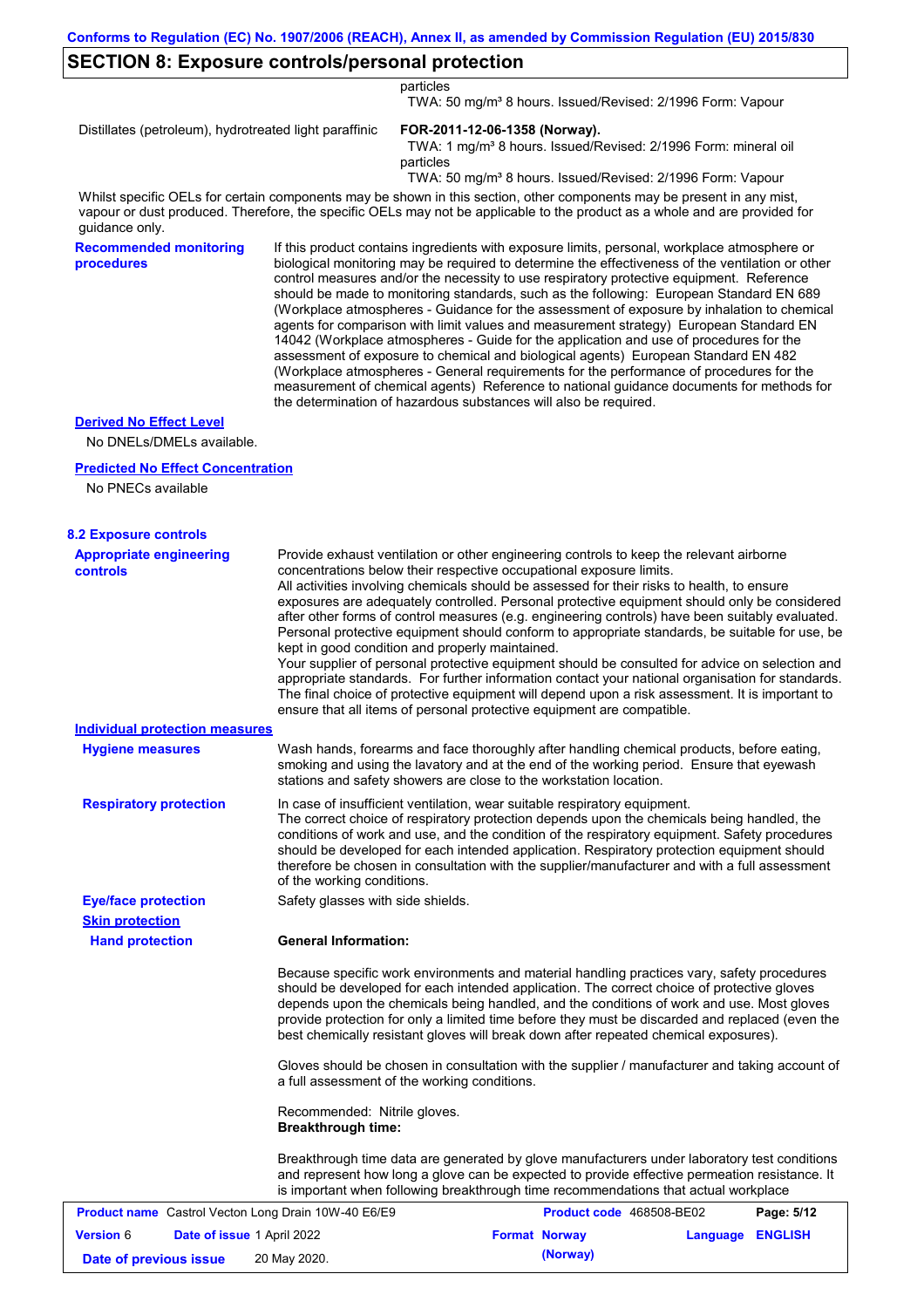# **SECTION 8: Exposure controls/personal protection**

conditions are taken into account. Always consult with your glove supplier for up-to-date technical information on breakthrough times for the recommended glove type. Our recommendations on the selection of gloves are as follows:

|                                           | Continuous contact:                                                                                                                                                                                                                                                                                                                                                                                                                                                                                                                                                                                                                                                                   |
|-------------------------------------------|---------------------------------------------------------------------------------------------------------------------------------------------------------------------------------------------------------------------------------------------------------------------------------------------------------------------------------------------------------------------------------------------------------------------------------------------------------------------------------------------------------------------------------------------------------------------------------------------------------------------------------------------------------------------------------------|
|                                           | Gloves with a minimum breakthrough time of 240 minutes, or >480 minutes if suitable gloves<br>can be obtained.<br>If suitable gloves are not available to offer that level of protection, gloves with shorter<br>breakthrough times may be acceptable as long as appropriate glove maintenance and<br>replacement regimes are determined and adhered to.                                                                                                                                                                                                                                                                                                                              |
|                                           | Short-term / splash protection:                                                                                                                                                                                                                                                                                                                                                                                                                                                                                                                                                                                                                                                       |
|                                           | Recommended breakthrough times as above.<br>It is recognised that for short-term, transient exposures, gloves with shorter breakthrough times<br>may commonly be used. Therefore, appropriate maintenance and replacement regimes must<br>be determined and rigorously followed.                                                                                                                                                                                                                                                                                                                                                                                                      |
|                                           | <b>Glove Thickness:</b>                                                                                                                                                                                                                                                                                                                                                                                                                                                                                                                                                                                                                                                               |
|                                           | For general applications, we recommend gloves with a thickness typically greater than 0.35 mm.                                                                                                                                                                                                                                                                                                                                                                                                                                                                                                                                                                                        |
|                                           | It should be emphasised that glove thickness is not necessarily a good predictor of glove<br>resistance to a specific chemical, as the permeation efficiency of the glove will be dependent<br>on the exact composition of the glove material. Therefore, glove selection should also be based<br>on consideration of the task requirements and knowledge of breakthrough times.<br>Glove thickness may also vary depending on the glove manufacturer, the glove type and the<br>glove model. Therefore, the manufacturers' technical data should always be taken into account<br>to ensure selection of the most appropriate glove for the task.                                     |
|                                           | Note: Depending on the activity being conducted, gloves of varying thickness may be required<br>for specific tasks. For example:                                                                                                                                                                                                                                                                                                                                                                                                                                                                                                                                                      |
|                                           | • Thinner gloves (down to 0.1 mm or less) may be required where a high degree of manual<br>dexterity is needed. However, these gloves are only likely to give short duration protection and<br>would normally be just for single use applications, then disposed of.                                                                                                                                                                                                                                                                                                                                                                                                                  |
|                                           | • Thicker gloves (up to 3 mm or more) may be required where there is a mechanical (as well<br>as a chemical) risk i.e. where there is abrasion or puncture potential.                                                                                                                                                                                                                                                                                                                                                                                                                                                                                                                 |
| <b>Skin and body</b>                      | Use of protective clothing is good industrial practice.<br>Personal protective equipment for the body should be selected based on the task being<br>performed and the risks involved and should be approved by a specialist before handling this<br>product.<br>Cotton or polyester/cotton overalls will only provide protection against light superficial<br>contamination that will not soak through to the skin. Overalls should be laundered on a regular<br>basis. When the risk of skin exposure is high (e.g. when cleaning up spillages or if there is a<br>risk of splashing) then chemical resistant aprons and/or impervious chemical suits and boots<br>will be required. |
| <b>Refer to standards:</b>                | Respiratory protection: EN 529<br>Gloves: EN 420, EN 374<br>Eye protection: EN 166<br>Filtering half-mask: EN 149<br>Filtering half-mask with valve: EN 405<br>Half-mask: EN 140 plus filter<br>Full-face mask: EN 136 plus filter<br>Particulate filters: EN 143<br>Gas/combined filters: EN 14387                                                                                                                                                                                                                                                                                                                                                                                   |
| <b>Environmental exposure</b><br>controls | Emissions from ventilation or work process equipment should be checked to ensure they<br>comply with the requirements of environmental protection legislation. In some cases, fume<br>scrubbers, filters or engineering modifications to the process equipment will be necessary to<br>reduce emissions to acceptable levels.                                                                                                                                                                                                                                                                                                                                                         |

|                        | <b>Product name</b> Castrol Vecton Long Drain 10W-40 E6/E9 | <b>Product code</b> 468508-BE02 |                         | Page: 6/12 |
|------------------------|------------------------------------------------------------|---------------------------------|-------------------------|------------|
| <b>Version 6</b>       | <b>Date of issue 1 April 2022</b>                          | <b>Format Norway</b>            | <b>Language ENGLISH</b> |            |
| Date of previous issue | 20 May 2020.                                               | (Norway)                        |                         |            |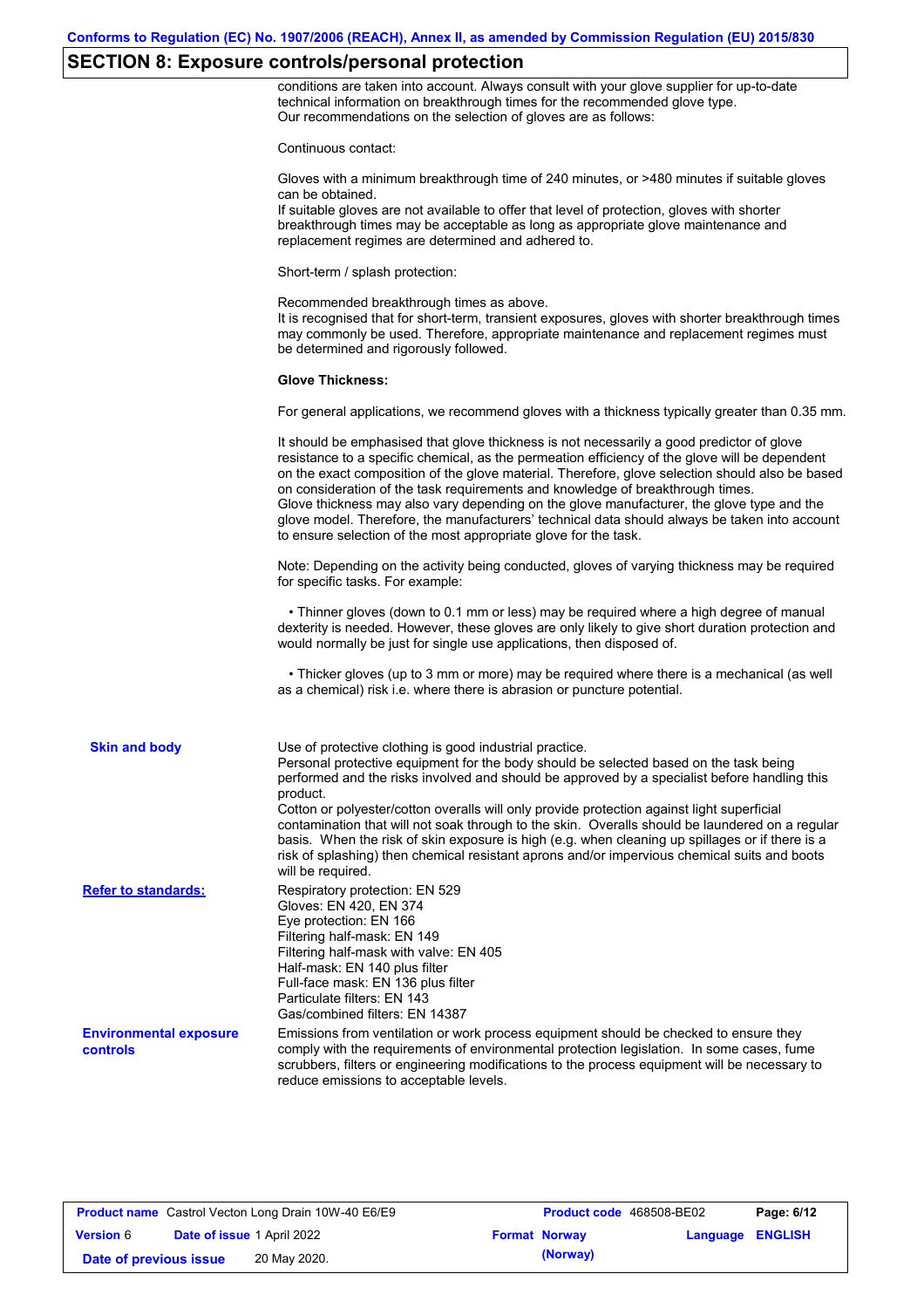# **SECTION 9: Physical and chemical properties**

The conditions of measurement of all properties are at standard temperature and pressure unless otherwise indicated.

### **9.1 Information on basic physical and chemical properties**

| <b>Appearance</b>                                      |                                                  |
|--------------------------------------------------------|--------------------------------------------------|
| <b>Physical state</b>                                  | Liquid.                                          |
| <b>Colour</b>                                          | Amber. [Light]                                   |
| Odour                                                  | Not available.                                   |
| <b>Odour threshold</b>                                 | Not available.                                   |
| рH                                                     | Not applicable.                                  |
| <b>Melting point/freezing point</b>                    | Not available.                                   |
| Initial boiling point and boiling                      | Not available.                                   |
| range                                                  |                                                  |
| <b>Pour point</b>                                      | -42 °C                                           |
| <b>Flash point</b>                                     | Closed cup: $204^{\circ}$ C (399.2 $^{\circ}$ F) |
| <b>Evaporation rate</b>                                | Not available.                                   |
| Flammability (solid, gas)                              | Not available.                                   |
| <b>Upper/lower flammability or</b><br>explosive limits | Not available.                                   |
| <b>Vapour pressure</b>                                 | Not available.                                   |

|                                                   |                                                                                                                                   | Vapour Pressure at 20°C |         |                    | Vapour pressure at 50°C |               |               |
|---------------------------------------------------|-----------------------------------------------------------------------------------------------------------------------------------|-------------------------|---------|--------------------|-------------------------|---------------|---------------|
|                                                   | <b>Ingredient name</b>                                                                                                            | mm Hg                   | kPa     | <b>Method</b>      | mm<br>Hg                | kPa           | <b>Method</b> |
|                                                   | Distillates (petroleum),<br>hydrotreated heavy<br>paraffinic                                                                      | < 0.08                  | < 0.011 | <b>ASTM D 5191</b> |                         |               |               |
|                                                   | Lubricating oils<br>(petroleum), C20-50,<br>hydrotreated neutral oil-<br>based                                                    | 0.08                    | < 0.011 | <b>ASTM D 5191</b> |                         |               |               |
|                                                   | Distillates (petroleum),<br>solvent-dewaxed<br>heavy paraffinic                                                                   | < 0.08                  | < 0.011 | <b>ASTM D 5191</b> |                         |               |               |
|                                                   | Distillates (petroleum),<br>hydrotreated light<br>paraffinic                                                                      | < 0.08                  | < 0.011 | <b>ASTM D 5191</b> |                         |               |               |
| <b>Vapour density</b>                             | Not available.                                                                                                                    |                         |         |                    |                         |               |               |
| <b>Relative density</b>                           | Not available.                                                                                                                    |                         |         |                    |                         |               |               |
| <b>Density</b>                                    | <1000 kg/m <sup>3</sup> (<1 g/cm <sup>3</sup> ) at 15 <sup>°</sup> C                                                              |                         |         |                    |                         |               |               |
| <b>Solubility(ies)</b>                            | insoluble in water.                                                                                                               |                         |         |                    |                         |               |               |
| <b>Partition coefficient: n-octanol/</b><br>water | Not applicable.                                                                                                                   |                         |         |                    |                         |               |               |
| <b>Auto-ignition temperature</b>                  | <b>Ingredient name</b>                                                                                                            |                         | °C      | °F                 |                         | <b>Method</b> |               |
|                                                   | reaction mass of isomers of:<br>C7-9-alkyl 3-(3,5-di-tert-butyl-<br>4-hydroxyphenyl) propionate                                   |                         | 365     | 689                |                         |               |               |
| <b>Decomposition temperature</b>                  | Not available.                                                                                                                    |                         |         |                    |                         |               |               |
| <b>Viscosity</b>                                  | Kinematic: 99.3 mm <sup>2</sup> /s (99.3 cSt) at 40°C<br>Kinematic: 13.65 to 14.7 mm <sup>2</sup> /s (13.65 to 14.7 cSt) at 100°C |                         |         |                    |                         |               |               |
| <b>Explosive properties</b>                       | Not available.                                                                                                                    |                         |         |                    |                         |               |               |
| <b>Oxidising properties</b>                       | Not available.                                                                                                                    |                         |         |                    |                         |               |               |
| <b>Particle characteristics</b>                   |                                                                                                                                   |                         |         |                    |                         |               |               |
| <b>Median particle size</b>                       | Not applicable.                                                                                                                   |                         |         |                    |                         |               |               |
| 9.2 Other information                             |                                                                                                                                   |                         |         |                    |                         |               |               |
|                                                   |                                                                                                                                   |                         |         |                    |                         |               |               |

|                        |                                   | <b>Product name</b> Castrol Vecton Long Drain 10W-40 E6/E9 | Product code 468508-BE02 |                         | Page: 7/12 |
|------------------------|-----------------------------------|------------------------------------------------------------|--------------------------|-------------------------|------------|
| <b>Version 6</b>       | <b>Date of issue 1 April 2022</b> |                                                            | <b>Format Norway</b>     | <b>Language ENGLISH</b> |            |
| Date of previous issue |                                   | 20 May 2020.                                               | (Norway)                 |                         |            |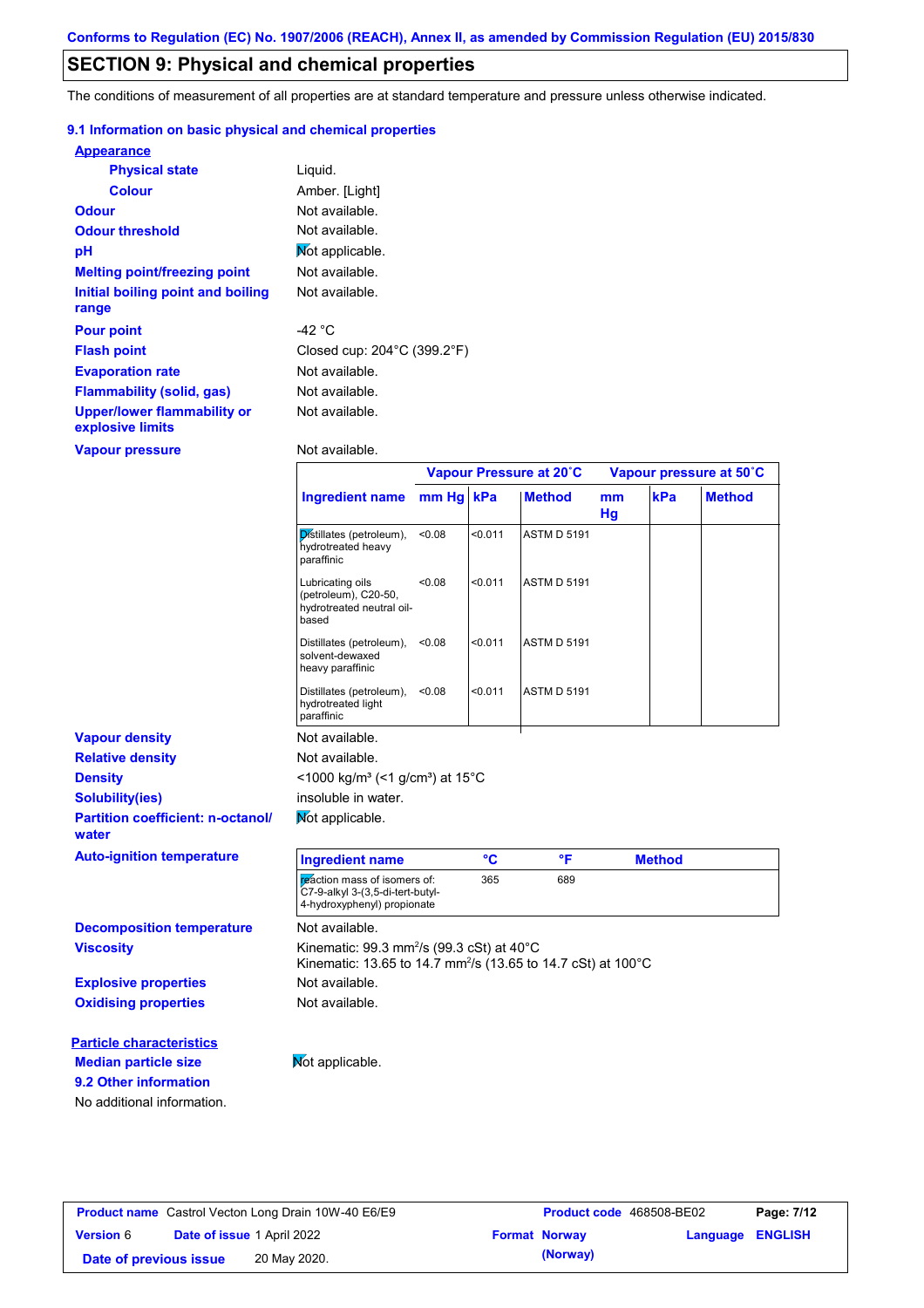| <b>SECTION 10: Stability and reactivity</b>       |                                                                                                                                                                         |  |  |
|---------------------------------------------------|-------------------------------------------------------------------------------------------------------------------------------------------------------------------------|--|--|
| <b>10.1 Reactivity</b>                            | No specific test data available for this product. Refer to Conditions to avoid and Incompatible<br>materials for additional information.                                |  |  |
| <b>10.2 Chemical stability</b>                    | The product is stable.                                                                                                                                                  |  |  |
| <b>10.3 Possibility of</b><br>hazardous reactions | Under normal conditions of storage and use, hazardous reactions will not occur.<br>Under normal conditions of storage and use, hazardous polymerisation will not occur. |  |  |
| <b>10.4 Conditions to avoid</b>                   | Avoid all possible sources of ignition (spark or flame).                                                                                                                |  |  |
| 10.5 Incompatible materials                       | Reactive or incompatible with the following materials: oxidising materials.                                                                                             |  |  |
| <b>10.6 Hazardous</b><br>decomposition products   | Under normal conditions of storage and use, hazardous decomposition products should not be<br>produced.                                                                 |  |  |

# **SECTION 11: Toxicological information**

| 11.1 Information on toxicological effects          |                                                                                                                                                                                                                                                                                                                                                                                                                 |
|----------------------------------------------------|-----------------------------------------------------------------------------------------------------------------------------------------------------------------------------------------------------------------------------------------------------------------------------------------------------------------------------------------------------------------------------------------------------------------|
| <b>Acute toxicity estimates</b>                    |                                                                                                                                                                                                                                                                                                                                                                                                                 |
| Not available.                                     |                                                                                                                                                                                                                                                                                                                                                                                                                 |
| <b>Information on likely</b><br>routes of exposure | Routes of entry anticipated: Dermal, Inhalation.                                                                                                                                                                                                                                                                                                                                                                |
| <b>Potential acute health effects</b>              |                                                                                                                                                                                                                                                                                                                                                                                                                 |
| <b>Inhalation</b>                                  | Exposure to decomposition products may cause a health hazard. Serious effects may be<br>delayed following exposure.                                                                                                                                                                                                                                                                                             |
| <b>Ingestion</b>                                   | No known significant effects or critical hazards.                                                                                                                                                                                                                                                                                                                                                               |
| <b>Skin contact</b>                                | Defatting to the skin. May cause skin dryness and irritation.                                                                                                                                                                                                                                                                                                                                                   |
| <b>Eye contact</b>                                 | No known significant effects or critical hazards.                                                                                                                                                                                                                                                                                                                                                               |
|                                                    | <b>Symptoms related to the physical, chemical and toxicological characteristics</b>                                                                                                                                                                                                                                                                                                                             |
| <b>Inhalation</b>                                  | No specific data.                                                                                                                                                                                                                                                                                                                                                                                               |
| <b>Ingestion</b>                                   | No specific data.                                                                                                                                                                                                                                                                                                                                                                                               |
| <b>Skin contact</b>                                | Adverse symptoms may include the following:<br>irritation<br>dryness<br>cracking                                                                                                                                                                                                                                                                                                                                |
| <b>Eye contact</b>                                 | No specific data.                                                                                                                                                                                                                                                                                                                                                                                               |
|                                                    | Delayed and immediate effects as well as chronic effects from short and long-term exposure                                                                                                                                                                                                                                                                                                                      |
| <b>Inhalation</b>                                  | Overexposure to the inhalation of airborne droplets or aerosols may cause irritation of the<br>respiratory tract.                                                                                                                                                                                                                                                                                               |
| <b>Ingestion</b>                                   | Ingestion of large quantities may cause nausea and diarrhoea.                                                                                                                                                                                                                                                                                                                                                   |
| <b>Skin contact</b>                                | Prolonged or repeated contact can defat the skin and lead to irritation and/or dermatitis.                                                                                                                                                                                                                                                                                                                      |
| <b>Eye contact</b>                                 | Potential risk of transient stinging or redness if accidental eye contact occurs.                                                                                                                                                                                                                                                                                                                               |
| <b>Potential chronic health effects</b>            |                                                                                                                                                                                                                                                                                                                                                                                                                 |
| General                                            | <b>USED ENGINE OILS</b><br>Combustion products resulting from the operation of internal combustion engines contaminate<br>engine oils during use. Used engine oil may contain hazardous components which have the<br>potential to cause skin cancer. Frequent or prolonged contact with all types and makes of used<br>engine oil must therefore be avoided and a high standard of personal hygiene maintained. |
| <b>Carcinogenicity</b>                             | No known significant effects or critical hazards.                                                                                                                                                                                                                                                                                                                                                               |
| <b>Mutagenicity</b>                                | No known significant effects or critical hazards.                                                                                                                                                                                                                                                                                                                                                               |
| <b>Developmental effects</b>                       | No known significant effects or critical hazards.                                                                                                                                                                                                                                                                                                                                                               |
| <b>Fertility effects</b>                           | No known significant effects or critical hazards.                                                                                                                                                                                                                                                                                                                                                               |

|                        |                                   | <b>Product name</b> Castrol Vecton Long Drain 10W-40 E6/E9 | <b>Product code</b> 468508-BE02 |                         | Page: 8/12 |
|------------------------|-----------------------------------|------------------------------------------------------------|---------------------------------|-------------------------|------------|
| <b>Version 6</b>       | <b>Date of issue 1 April 2022</b> |                                                            | <b>Format Norway</b>            | <b>Language ENGLISH</b> |            |
| Date of previous issue |                                   | 20 May 2020.                                               | (Norway)                        |                         |            |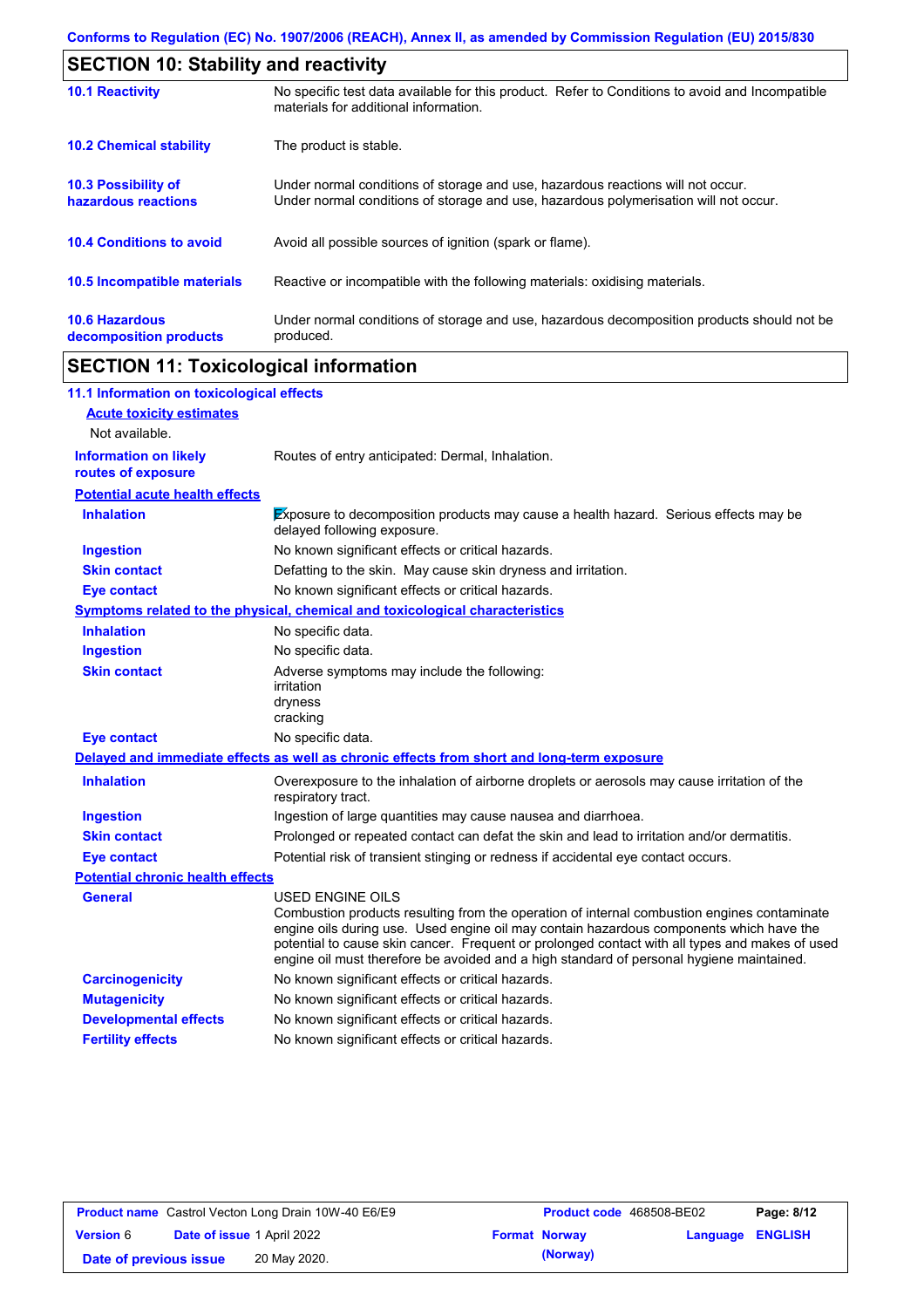## **SECTION 12: Ecological information**

## **12.1 Toxicity**

**Environmental hazards** Not classified as dangerous

### **12.2 Persistence and degradability**

Expected to be biodegradable.

### **12.3 Bioaccumulative potential**

This product is not expected to bioaccumulate through food chains in the environment.

| <b>12.4 Mobility in soil</b>                                  |                                                                      |
|---------------------------------------------------------------|----------------------------------------------------------------------|
| <b>Soil/water partition</b><br>coefficient (K <sub>oc</sub> ) | Not available.                                                       |
| <b>Mobility</b>                                               | Spillages may penetrate the soil causing ground water contamination. |

### **12.5 Results of PBT and vPvB assessment**

Product does not meet the criteria for PBT or vPvB according to Regulation (EC) No. 1907/2006, Annex XIII.

### **12.6 Other adverse effects**

| <b>Other ecological information</b> | Spills may form a film on water surfaces causing physical damage to organisms. Oxygen |
|-------------------------------------|---------------------------------------------------------------------------------------|
|                                     | transfer could also be impaired.                                                      |

## **SECTION 13: Disposal considerations**

### **13.1 Waste treatment methods**

### **Product**

**Methods of disposal**

Where possible, arrange for product to be recycled. Dispose of via an authorised person/ licensed waste disposal contractor in accordance with local regulations.

# **Hazardous waste** Yes.

### **European waste catalogue (EWC)**

| Waste code | <b>Waste designation</b>                                         |
|------------|------------------------------------------------------------------|
| 13 02 05*  | Imineral-based non-chlorinated engine, gear and lubricating oils |

However, deviation from the intended use and/or the presence of any potential contaminants may require an alternative waste disposal code to be assigned by the end user.

### **Packaging**

| <b>Methods of disposal</b> | Where possible, arrange for product to be recycled. Dispose of via an authorised person/<br>licensed waste disposal contractor in accordance with local regulations.                                                                                                                                                                                                                                                                                                                            |
|----------------------------|-------------------------------------------------------------------------------------------------------------------------------------------------------------------------------------------------------------------------------------------------------------------------------------------------------------------------------------------------------------------------------------------------------------------------------------------------------------------------------------------------|
| <b>Special precautions</b> | This material and its container must be disposed of in a safe way. Care should be taken when<br>handling emptied containers that have not been cleaned or rinsed out. Empty containers or<br>liners may retain some product residues. Empty containers represent a fire hazard as they may<br>contain flammable product residues and vapour. Never weld, solder or braze empty containers.<br>Avoid dispersal of spilt material and runoff and contact with soil, waterways, drains and sewers. |
| <b>References</b>          | Commission 2014/955/EU<br>Directive 2008/98/EC                                                                                                                                                                                                                                                                                                                                                                                                                                                  |

# **SECTION 14: Transport information**

|                                            | <b>ADR/RID</b>                                             | <b>ADN</b>     | <b>IMDG</b>                      | <b>IATA</b>                       |
|--------------------------------------------|------------------------------------------------------------|----------------|----------------------------------|-----------------------------------|
| 14.1 UN number                             | Not regulated.                                             | Not regulated. | Not regulated.                   | Not regulated.                    |
| 14.2 UN proper<br>shipping name            |                                                            |                |                                  |                                   |
| <b>14.3 Transport</b><br>hazard class(es)  |                                                            |                |                                  |                                   |
| 14.4 Packing<br>group                      |                                                            |                |                                  |                                   |
| 14.5<br><b>Environmental</b><br>hazards    | lNo.                                                       | No.            | No.                              | No.                               |
|                                            | <b>Product name</b> Castrol Vecton Long Drain 10W-40 E6/E9 |                | Product code 468508-BE02         | Page: 9/12                        |
| <b>Version 6</b><br>Date of previous issue | Date of issue 1 April 2022<br>20 May 2020.                 |                | <b>Format Norway</b><br>(Norway) | <b>ENGLISH</b><br><b>Language</b> |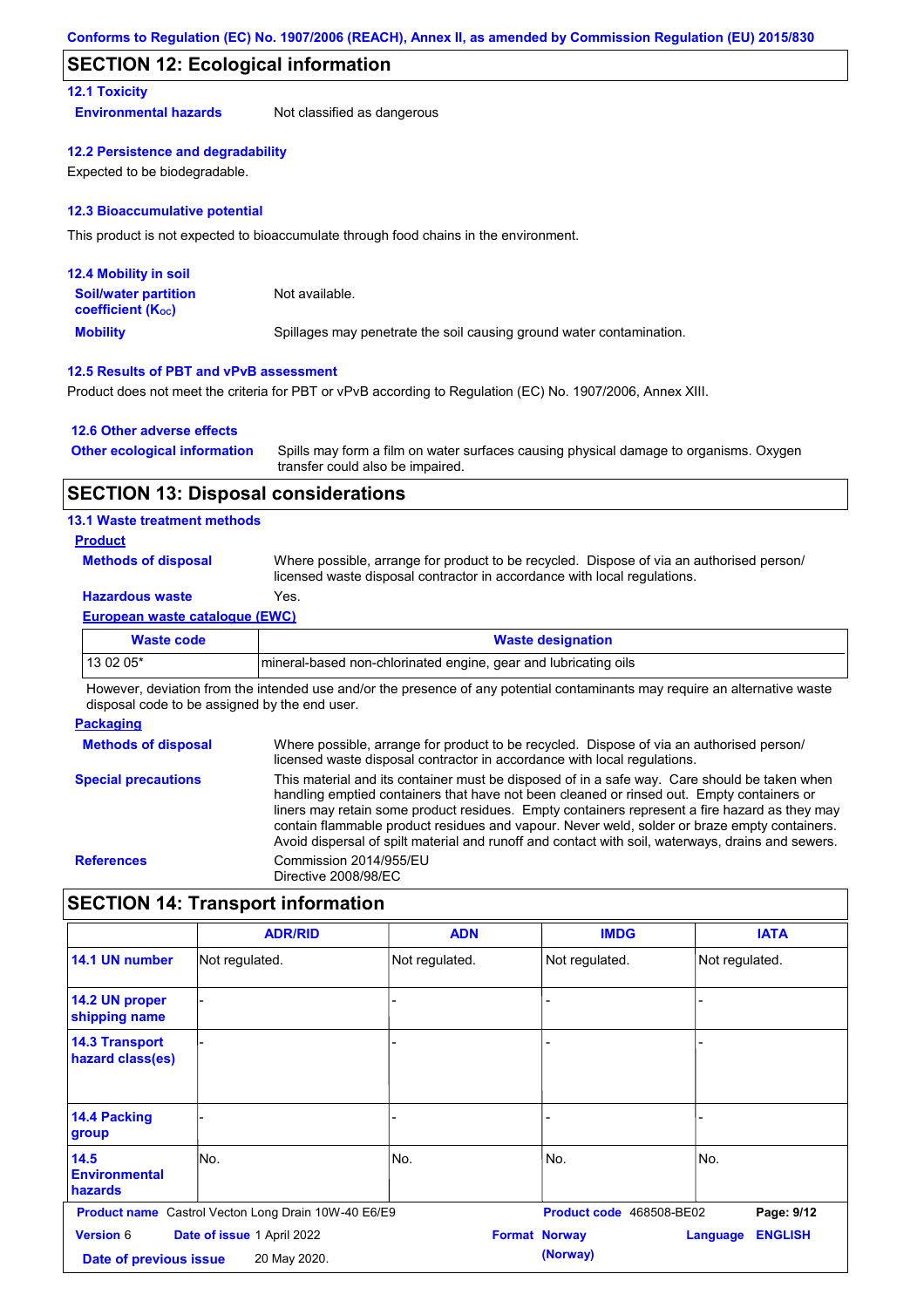|                                                                                                                                                          | Conforms to Regulation (EC) No. 1907/2006 (REACH), Annex II, as amended by Commission Regulation (EU) 2015/830                                                                            |  |
|----------------------------------------------------------------------------------------------------------------------------------------------------------|-------------------------------------------------------------------------------------------------------------------------------------------------------------------------------------------|--|
| <b>SECTION 14: Transport information</b>                                                                                                                 |                                                                                                                                                                                           |  |
| <b>Additional</b><br><b>information</b>                                                                                                                  |                                                                                                                                                                                           |  |
| <b>14.6 Special precautions for</b><br>user                                                                                                              | Not available.                                                                                                                                                                            |  |
| <b>14.7 Transport in bulk</b><br>according to IMO<br><b>instruments</b>                                                                                  | Not available.                                                                                                                                                                            |  |
| <b>SECTION 15: Regulatory information</b>                                                                                                                |                                                                                                                                                                                           |  |
| EU Regulation (EC) No. 1907/2006 (REACH)<br><b>Annex XIV</b><br>None of the components are listed.<br><b>Substances of very high concern</b>             | 15.1 Safety, health and environmental regulations/legislation specific for the substance or mixture<br><b>Annex XIV - List of substances subject to authorisation</b>                     |  |
| None of the components are listed.                                                                                                                       |                                                                                                                                                                                           |  |
| EU Regulation (EC) No. 1907/2006 (REACH)                                                                                                                 |                                                                                                                                                                                           |  |
| <b>Annex XVII - Restrictions</b><br>on the manufacture,<br>placing on the market<br>and use of certain<br>dangerous substances,<br>mixtures and articles | Not applicable.                                                                                                                                                                           |  |
| <b>Other regulations</b>                                                                                                                                 |                                                                                                                                                                                           |  |
| <b>REACH Status</b>                                                                                                                                      | The company, as identified in Section 1, sells this product in the EU in compliance with the<br>current requirements of REACH.                                                            |  |
| <b>United States inventory</b><br>(TSCA 8b)                                                                                                              | All components are active or exempted.                                                                                                                                                    |  |
| <b>Australia inventory (AIIC)</b>                                                                                                                        | All components are listed or exempted.                                                                                                                                                    |  |
| <b>Canada inventory</b>                                                                                                                                  | All components are listed or exempted.                                                                                                                                                    |  |
| <b>China inventory (IECSC)</b>                                                                                                                           | At least one component is not listed.                                                                                                                                                     |  |
| <b>Japan inventory (CSCL)</b>                                                                                                                            | All components are listed or exempted.                                                                                                                                                    |  |
| <b>Korea inventory (KECI)</b>                                                                                                                            | All components are listed or exempted.                                                                                                                                                    |  |
| <b>Philippines inventory</b><br>(PICCS)                                                                                                                  | At least one component is not listed.                                                                                                                                                     |  |
| <b>Taiwan Chemical</b><br><b>Substances Inventory</b><br>(TCSI)                                                                                          | All components are listed or exempted.                                                                                                                                                    |  |
| Ozone depleting substances (1005/2009/EU)<br>Not listed.                                                                                                 |                                                                                                                                                                                           |  |
| Prior Informed Consent (PIC) (649/2012/EU)<br>Not listed.                                                                                                |                                                                                                                                                                                           |  |
| <b>Persistent Organic Pollutants</b><br>Not listed.                                                                                                      |                                                                                                                                                                                           |  |
| <b>EU - Water framework directive - Priority substances</b>                                                                                              |                                                                                                                                                                                           |  |
| None of the components are listed.                                                                                                                       |                                                                                                                                                                                           |  |
| <b>Seveso Directive</b>                                                                                                                                  |                                                                                                                                                                                           |  |
| This product is not controlled under the Seveso Directive.                                                                                               |                                                                                                                                                                                           |  |
|                                                                                                                                                          |                                                                                                                                                                                           |  |
| <b>15.2 Chemical safety</b><br>assessment                                                                                                                | A Chemical Safety Assessment has been carried out for one or more of the substances within<br>this mixture. A Chemical Safety Assessment has not been carried out for the mixture itself. |  |

| <b>Product name</b> Castrol Vecton Long Drain 10W-40 E6/E9 |  | <b>Product code</b> 468508-BE02   |  | Page: 10/12          |                         |  |
|------------------------------------------------------------|--|-----------------------------------|--|----------------------|-------------------------|--|
| <b>Version 6</b>                                           |  | <b>Date of issue 1 April 2022</b> |  | <b>Format Norway</b> | <b>Language ENGLISH</b> |  |
| Date of previous issue                                     |  | 20 May 2020.                      |  | (Norway)             |                         |  |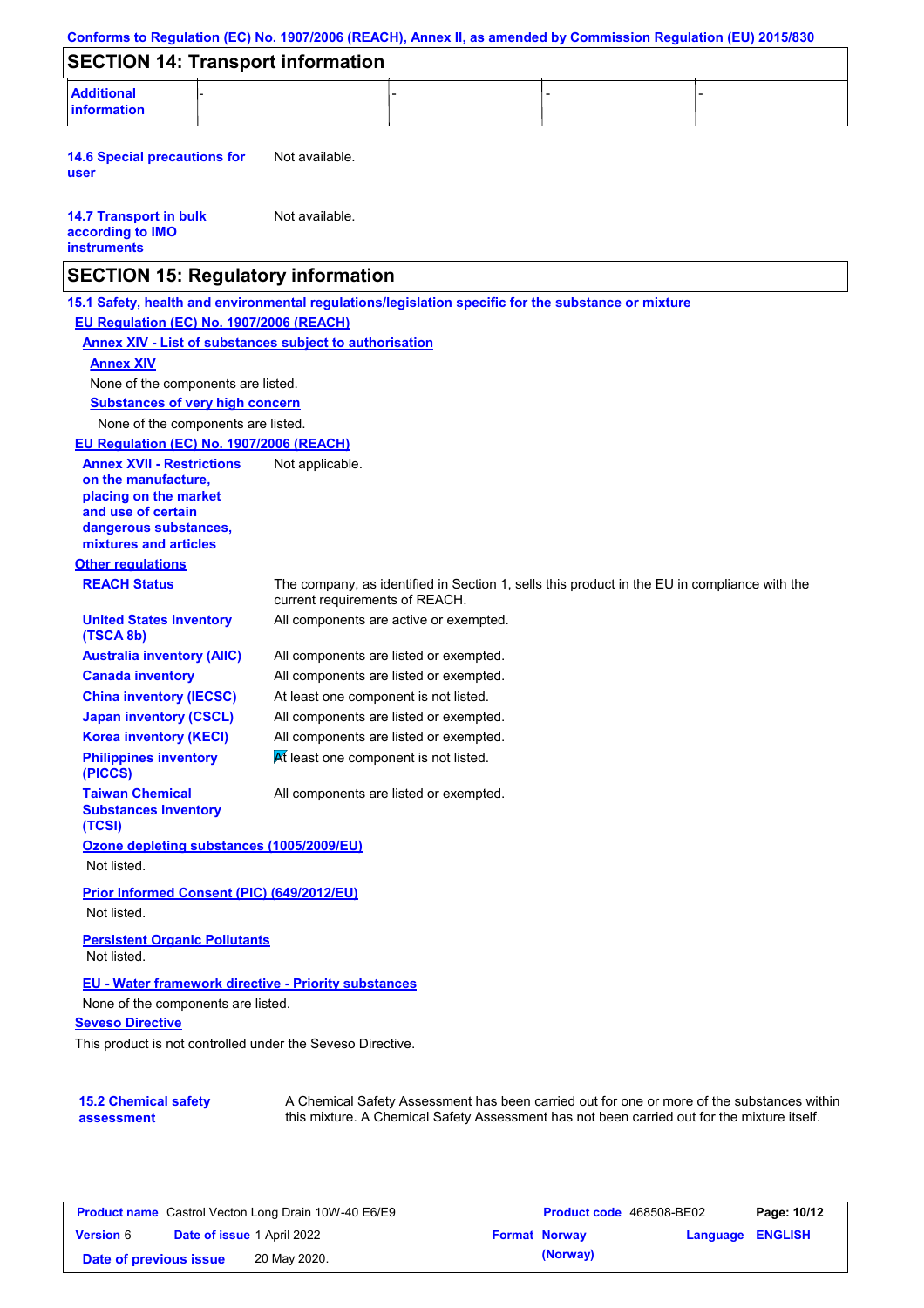# **SECTION 16: Other information**

| <b>Abbreviations and acronyms</b> | ADN = European Provisions concerning the International Carriage of Dangerous Goods by<br>Inland Waterway |
|-----------------------------------|----------------------------------------------------------------------------------------------------------|
|                                   | ADR = The European Agreement concerning the International Carriage of Dangerous Goods by                 |
|                                   | Road                                                                                                     |
|                                   | ATE = Acute Toxicity Estimate                                                                            |
|                                   | BCF = Bioconcentration Factor                                                                            |
|                                   | CAS = Chemical Abstracts Service                                                                         |
|                                   | CLP = Classification, Labelling and Packaging Regulation [Regulation (EC) No. 1272/2008]                 |
|                                   | CSA = Chemical Safety Assessment                                                                         |
|                                   | CSR = Chemical Safety Report                                                                             |
|                                   | DMEL = Derived Minimal Effect Level                                                                      |
|                                   | DNEL = Derived No Effect Level                                                                           |
|                                   | EINECS = European Inventory of Existing Commercial chemical Substances                                   |
|                                   | ES = Exposure Scenario                                                                                   |
|                                   | EUH statement = CLP-specific Hazard statement                                                            |
|                                   | EWC = European Waste Catalogue                                                                           |
|                                   | GHS = Globally Harmonized System of Classification and Labelling of Chemicals                            |
|                                   | IATA = International Air Transport Association<br>IBC = Intermediate Bulk Container                      |
|                                   | IMDG = International Maritime Dangerous Goods                                                            |
|                                   | $LogPow = logarithm$ of the octanol/water partition coefficient                                          |
|                                   | MARPOL = International Convention for the Prevention of Pollution From Ships, 1973 as                    |
|                                   | modified by the Protocol of 1978. ("Marpol" = marine pollution)                                          |
|                                   | OECD = Organisation for Economic Co-operation and Development                                            |
|                                   | PBT = Persistent, Bioaccumulative and Toxic                                                              |
|                                   | <b>PNEC = Predicted No Effect Concentration</b>                                                          |
|                                   | REACH = Registration, Evaluation, Authorisation and Restriction of Chemicals Regulation                  |
|                                   | [Regulation (EC) No. 1907/2006]                                                                          |
|                                   | RID = The Regulations concerning the International Carriage of Dangerous Goods by Rail                   |
|                                   | <b>RRN = REACH Registration Number</b>                                                                   |
|                                   | SADT = Self-Accelerating Decomposition Temperature                                                       |
|                                   | SVHC = Substances of Very High Concern                                                                   |
|                                   | STOT-RE = Specific Target Organ Toxicity - Repeated Exposure                                             |
|                                   | STOT-SE = Specific Target Organ Toxicity - Single Exposure                                               |
|                                   | TWA = Time weighted average                                                                              |
|                                   | $UN = United Nations$                                                                                    |
|                                   | $UVCB = Complex\;hydrocarbon\; substance$                                                                |
|                                   | VOC = Volatile Organic Compound                                                                          |
|                                   | vPvB = Very Persistent and Very Bioaccumulative                                                          |
|                                   | Varies = may contain one or more of the following $64741-88-4$ / RRN 01-2119488706-23,                   |
|                                   | 64741-89-5 / RRN 01-2119487067-30, 64741-95-3 / RRN 01-2119487081-40, 64741-96-4/ RRN                    |
|                                   | 01-2119483621-38, 64742-01-4 / RRN 01-2119488707-21, 64742-44-5 / RRN                                    |
|                                   | 01-2119985177-24, 64742-45-6, 64742-52-5 / RRN 01-2119467170-45, 64742-53-6 / RRN                        |
|                                   | 01-2119480375-34, 64742-54-7 / RRN 01-2119484627-25, 64742-55-8 / RRN                                    |
|                                   | 01-2119487077-29, 64742-56-9 / RRN 01-2119480132-48, 64742-57-0 / RRN                                    |
|                                   | 01-2119489287-22, 64742-58-1, 64742-62-7 / RRN 01-2119480472-38, 64742-63-8,                             |
|                                   | 64742-65-0 / RRN 01-2119471299-27, 64742-70-7 / RRN 01-2119487080-42, 72623-85-9 /                       |
|                                   | RRN 01-2119555262-43, 72623-86-0 / RRN 01-2119474878-16, 72623-87-1 / RRN                                |
|                                   | 01-2119474889-13                                                                                         |

## **Procedure used to derive the classification according to Regulation (EC) No. 1272/2008 [CLP/GHS]**

| <b>Classification</b>                                                           |                                                      | <b>Justification</b>                                                                                                                       |
|---------------------------------------------------------------------------------|------------------------------------------------------|--------------------------------------------------------------------------------------------------------------------------------------------|
| Not classified.                                                                 |                                                      |                                                                                                                                            |
| <b>Full text of abbreviated H</b><br><b>statements</b>                          | H <sub>317</sub><br>H361d<br>H413                    | May cause an allergic skin reaction.<br>Suspected of damaging the unborn child.<br>May cause long lasting harmful effects to aquatic life. |
| <b>Full text of classifications</b><br><b>[CLP/GHS]</b>                         | <b>Aguatic Chronic 4</b><br>Repr. 2<br>Skin Sens, 1B | LONG-TERM (CHRONIC) AQUATIC HAZARD - Category 4<br>REPRODUCTIVE TOXICITY - Category 2<br>SKIN SENSITISATION - Category 1B                  |
| <b>History</b>                                                                  |                                                      |                                                                                                                                            |
| Date of issue/Date of<br>revision                                               | 01/04/2022.                                          |                                                                                                                                            |
| Date of previous issue                                                          | 20/05/2020.                                          |                                                                                                                                            |
| <b>Prepared by</b>                                                              | <b>Product Stewardship</b>                           |                                                                                                                                            |
| $\nabla$ Indicates information that has changed from previously issued version. |                                                      |                                                                                                                                            |

**Notice to reader**

| <b>Product name</b> Castrol Vecton Long Drain 10W-40 E6/E9 |                                   | <b>Product code</b> 468508-BE02 |  | Page: 11/12          |                         |  |
|------------------------------------------------------------|-----------------------------------|---------------------------------|--|----------------------|-------------------------|--|
| <b>Version 6</b>                                           | <b>Date of issue 1 April 2022</b> |                                 |  | <b>Format Norway</b> | <b>Language ENGLISH</b> |  |
| Date of previous issue                                     |                                   | 20 May 2020.                    |  | (Norway)             |                         |  |